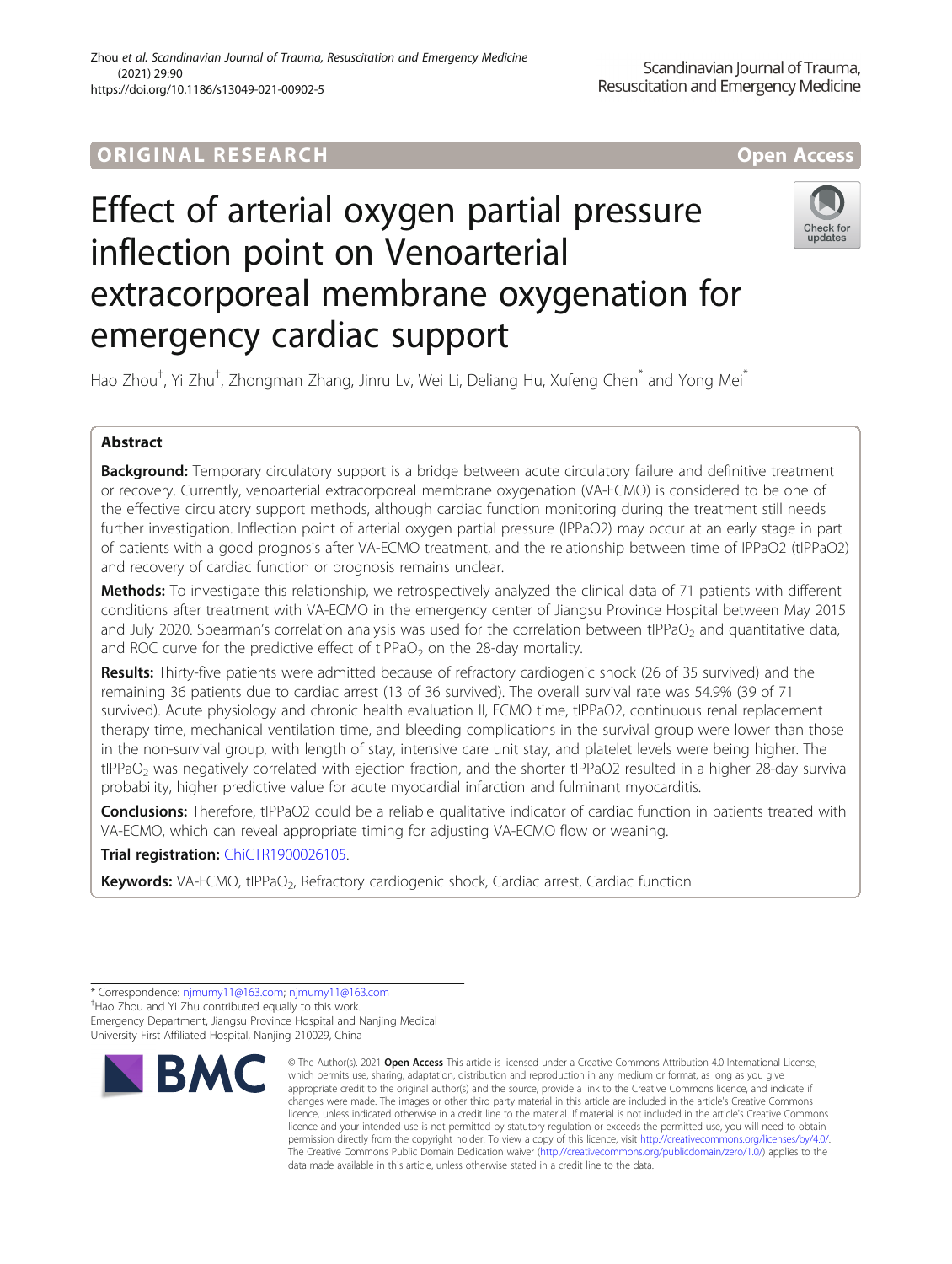# <span id="page-1-0"></span>Introduction

Acute circulatory failure (ACF) is a commonly occurring acute severe syndrome in the emergency department. Multiple causes, including myocardial infarction (AMI), fulminant myocarditis (FMC), sepsis-associated cardiomyopathy (SACM), and cardiotoxic drug poisoning, can lead to ACF, which is often manifested as refractory cardiogenic shock (RCS) or even cardiac arrest (CA) [[1,](#page-7-0) [2](#page-7-0)]. In the last decade, venoarterial extracorporeal membrane oxygenation (VA-ECMO) has been increasingly used for the salvage treatment of ACF because it can be percutaneously performed quickly at bedside, thereby rapidly providing oxygenated blood with a stable flow rate for cardiopulmonary replacement until definitive treatment or recovery of cardiac function  $[1–5]$  $[1–5]$  $[1–5]$ .

However, due to lack of randomized controlled trial (RCT), many problems associated with VA-ECMO still need further exploration, such as monitoring of cardiac function during treatment and overall prognosis [[1,](#page-7-0) [5](#page-7-0)]. The oxygenated blood flow pumped by peripheral VA-ECMO is mostly opposite to that pumped by the heart. The higher reversed blood flow rate may generate a series of hemodynamic changes to delay recovery of cardiac function [[5\]](#page-7-0). Therefore, it is essential to closely monitor cardiac function and timely adjust VA-ECMO blood flow according to the state of cardiac function.

The area where VA-ECMO retrograde blood flow mixes with antegrade blood flow pumped by the heart is called a "watershed"  $[5, 6]$  $[5, 6]$  $[5, 6]$  $[5, 6]$ . In our experience, it has been found that the "watershed" is located in the front of the opening of the brachiocephalic trunk when the cardiac function is poor, while arterial oxygen partial pressure  $(PaO<sub>2</sub>)$  measured using the right upper brachial artery catheterization is dominated by the ECMO flow. At this time the  $PaO<sub>2</sub>$  can reach the level of 300 mmHg (Fig. 1a). As the cardiac function gradually improves, the selfpumping blood flow rate increases and the "watershed" moves to the distally of the brachiocephalic trunk opening. The Pa $O<sub>2</sub>$ is mainly the cardiac blood flow when PaO<sub>2</sub> is low at about 100 mmHg (Fig. 1b). Therefore, a sudden decrease in  $PaO<sub>2</sub>$  in the right upper arm and the occurrence of the "inflection point" change may be closely related to cardiac function. The primary objective of this retrospective study was to determine the



Fig. 1 Schematic diagram of the retrograde blood flow from VA-ECMO against the antegrade blood flow pumped by the heart. Legend: The red diamond stands for the ECMO oxygenator, LV for the left ventricle, red vessels for arteries, red lines and arrows for the direction of ECMO oxygenated blood flow, and the blue lines and arrows for the direction of the pumping blood flow from the heart. The black dotted line represents the intersection plane of blood flow, and the black \* indicates the IPPaO<sub>2</sub>. The intersection plane is located in the front of the opening of the brachiocephalic trunk when the cardiac function is poor (a); When the cardiac function gradually improves, the self-pumping blood flow rate increases, and the intersection plane moves to the distal part of the brachiocephalic trunk opening (b).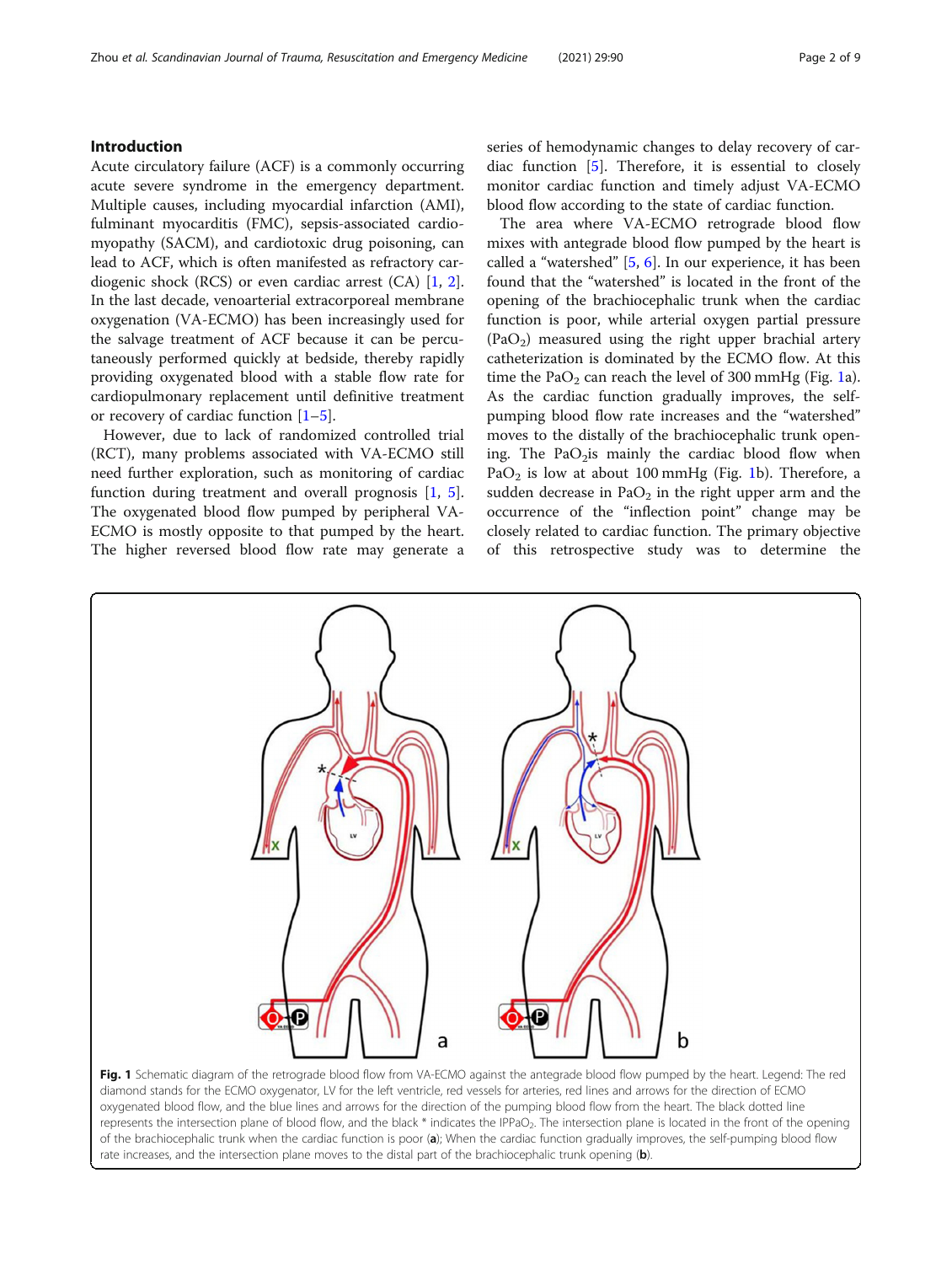association between time of inflection point of PaO2 (tIPPaO2) and cardiac function in patients with different diseases. In addition, we also sought to evaluate the association between tIPPaO2 and overall prognosis.

#### Materials and methods

### Study design

The study was approved by the Ethics Committee of the First Affiliated Hospital of Nanjing Medical University (Jiangsu Province Hospital). Informed consent was signed by legal representatives of all patients before catheterization. Clinical data of 92 patients diagnosed with ACF requiring VA-ECMO support treatment at the emergency center of the hospital between May 2015 and July 2020 were retrospectively analyzed. The data included patient characteristics, diagnosis and supportive ACF treatment, treatment monitoring, and prognosis (28-day survival rate, intensive care unit (ICU) stay, length of stay, continuous renal replacement therapy (CRRT) time, and ejection fraction (EF) value at discharge).

#### Patient selection

Inclusion criteria: patients treated with VA-ECMO for CA or RCS with a treatment duration of  $\geq 72$  h. CA initiation criteria: 1) in-hospital cardiac arrest; 2) out-ofhospital cardiac arrest with witnesses and effective cardiopulmonary resuscitation (CPR) within 10 min; 3) age of ≤65 years; 4) suspected reversible causes; and 5) CPR time before initiation of ≤60 min [\[7](#page-7-0)]. RCS initiation criteria: 1) persistent hypotension after traditional treatment, including full fluid resuscitation and high dose vasopressors; 2) blood lactate  $(\geq 4 \text{ mmol/L})$ ; 3) evidence of organ hypoperfusion; and 4) bedside echocardiography suggesting ventricular ejection dysfunction. Exclusion criteria: 1) past cardiac disease affected cardiac EF; 2) post-cardiac surgery; 3) mode conversion during ECMO; 4) treatment time of  $\leq$ 72 h; and 5) VA-ECMO with non-femoral artery-vein catheterization [[4,](#page-7-0) [8\]](#page-7-0).

#### Supportive treatment

Supportive treatment: 1) ECMO: all patients were in the peripheral VA mode of femoral artery-vein catheterization, and the initial blood flow maintained mean arterial pressure at 65 mmHg; the ratio of air flow to blood flow was 1:1 with an oxygen concentration of 100%, which then increased or decreased according to the arterial blood gas analysis result; 2) mechanical ventilation (MV): mechanical ventilation after endotracheal intubation with synchronous intermittent mandatory ventilation, tidal volume of 8–10 mL/kg, respiratory rate of 12–20 times/min, inhaled oxygen concentration of 40–60%, and positive end-expiratory pressure of 5–10  $cmH<sub>2</sub>O$ ; and 3) continuous renal replacement therapy

(CRRT): renal function monitoring, and CRRT treatment if continuous oliguria (urine volume  $< 0.5$  mL/(kg·h)), severe electrolyte disturbance, or progressive elevation of creatinine and urea nitrogen occurred.

#### Treatment monitoring

Treatment monitoring was performed using catheterization of the right radial or brachial artery, arterial blood pressure monitoring, observing pulse pressure difference and arterial waveform in real-time, analyzing arterial blood gas and activated clotting time (ACT) every 4–6 h (Fig. [1](#page-1-0), green fork represents monitoring point), and performing bedside cardiac ultrasound every 24 h. If the pulse pressure difference suddenly became large or the amplitude of the arterial waveform suddenly increased, blood gas analysis was performed immediately [[9,](#page-7-0) [10](#page-7-0)]. If there was an inflection point change in PaO<sub>2</sub>, tIPPaO<sub>2</sub> was recorded and bedside cardiac ultrasound was performed immediately.

#### Statistical analysis

SPSS 24.0 (IBM Corp., Armonk, NY, USA) was used for statistical analysis. Quantitative data meeting normal distribution were expressed as mean ± standard deviation. Independent sample t-test was used to compare the differences between groups. Median (quartile) was used to describe the distribution of quantitative data with a nonnormal distribution. Mann Whitney U test was used to compare the differences between groups. Frequency and constituent ratio were used to describe the distribution of qualitative data. Chi square test or Fisher's exact probability method was used to compare the differences between groups. Spearman's correlation analysis was done for the correlation between tIPPa $O<sub>2</sub>$  and quantitative data, while ROC curve was used to analyze the predictive effect of tIPPa $O_2$  on the 28-day mortality. P value of < 0.05 was regarded as statistically significant.

#### Results

#### Patient characteristics

We collected the clinical data of 92 patients, of which 21 were excluded because their ECMO support time was ≤72 h ( $n = 9$ ), mode changed from VA to VAV during ECMO  $(n=3)$ , data were incomplete  $(n=7)$ , and past cardiac disease affected EF  $(n = 2)$ . A total of 71 patients were included in the final statistical analysis (Fig. [2\)](#page-3-0). Totally 39 of the 71 patients (54.9%) survived, of which 35 were treated with VA-ECMO for RSC (26 survivors of 35 patients) and the remaining 36 were treated with CA (13 survivors of 36 patients). The most common primary disease was FMC (24 survivors of 31 patients), followed by AMI (10 survivors of 22 patients), SACM (2 survivors of 5 patients), and other causes related cardiac arrest (OCCA, 3 survivors of 13 patients), including two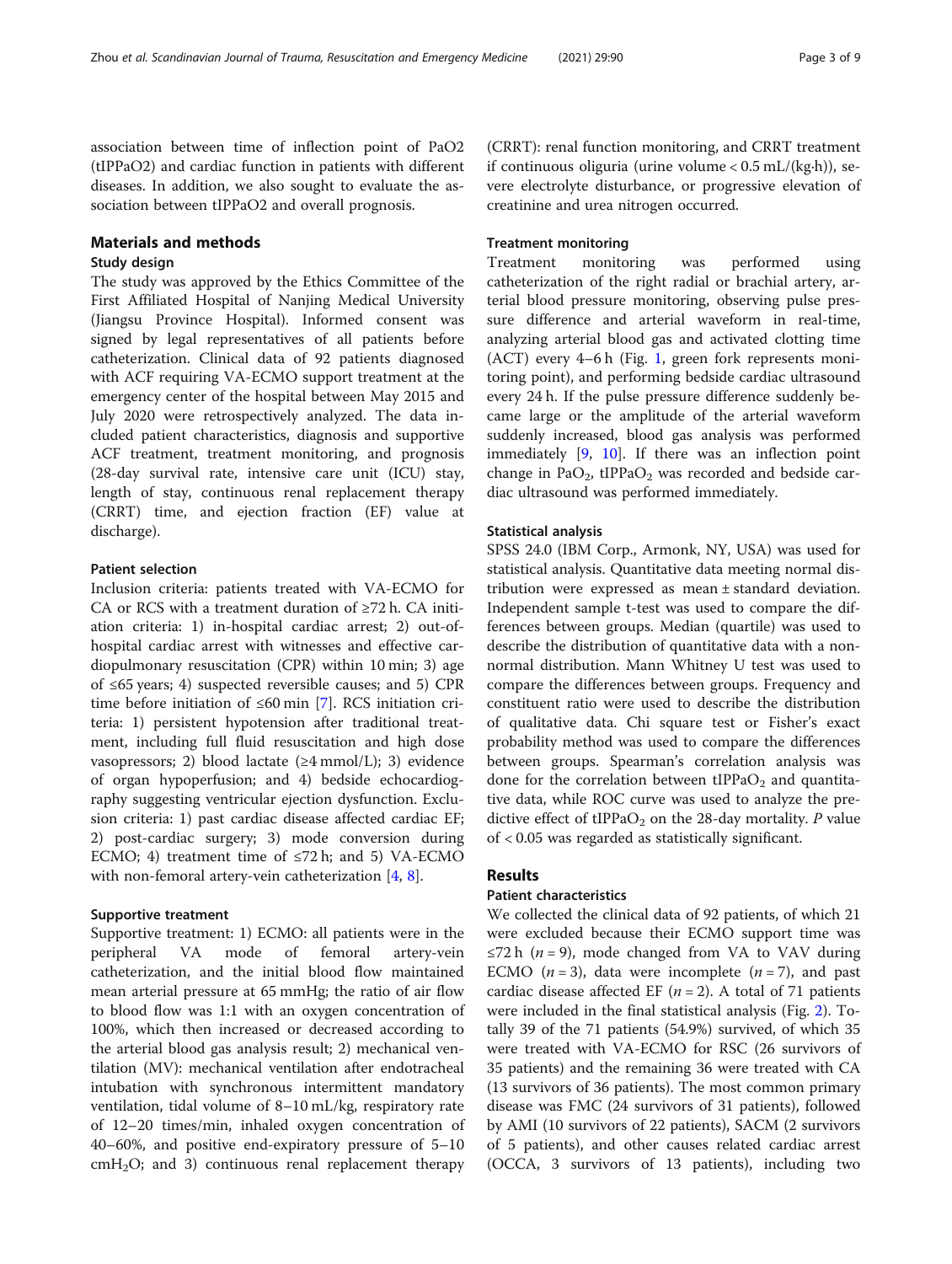<span id="page-3-0"></span>

patients with trauma-related cardiac arrest (1 survivors of 2 patients), three with pulmonary embolism (2 survivors of 3 patients), four with poisoning-associated myocardial depression, one with hyperthyroidism, one with ketoacidosis, one with severe electrolyte disorder, and one with CA during puerperium.

The average participant age was  $44.8 \pm 16.7$  years and 63.4% of the patients were male ( $n = 45$ ). There were no significant differences in age, sex, body mass index (BMI), comorbidities (hypertension, diabetes, past definite history of coronary heart disease, history of arrhythmia, chronic lung disease, autoimmune diseases, and tumors), history of tobacco and alcohol use, or catheter-related blood-borne infections between the survival and non-survival groups. The median acute physiology and chronic health evaluation (APACHE) II score in the survival group was significantly lower than that in the non-survival group (24.0 vs. 34.5). The ECMO support time (131.0 vs. 168.5 h), tIPPaO<sub>2</sub> (30.0 vs. 92.0 h), CRRT time (0.0 vs. 6.0 h), and MV time (7.0 vs. 9.0 h) were significantly lower in the survival group than in the non-survival group, while the length of stay (20.0 vs. 9.0d) and ICU stay (17.0 vs. 9.0d) were significantly longer than those in the non-survival group. The minimum platelet count in the survival group was significantly higher than that in the non-survival group (69.5 vs. 31.0\*10^9/L), while bleeding complications were less than those in the non-survival group (3 vs. 16 cases; Table [1\)](#page-4-0).

#### Predicting 28-day mortality using tIPPaO<sub>2</sub>

Mann-Whitney U test analysis showed that  $tIPPaO<sub>2</sub>$  was significantly shorter in the survival group than that in the non-survival group. The ROC curve demonstrated that as the  $tIPPaO<sub>2</sub>$  decreased, the 28-day survival probability increased. The cut-off value was set at 62 h, prediction sensitivity was 92.3%, and specificity was 65.6% (Fig. [3](#page-5-0)). The ROC curve constructed for different diseases (FMC, AMI, SACM, and OCCA) identified that the tIPPa $O_2$  cut-off value for FMC was 68 h, with the best sensitivity and specificity of 100 and 85.7%, respectively. This was followed by the tIPPa $O<sub>2</sub>$  cut-off value of 83.5 h for AMI, with sensitivity and specificity of 100 and 50.0%, respectively. The tIPPa $O_2$  had no predictive value for SACM and OCCA (Table [2\)](#page-5-0).

# Correlation between tIPPaO2 and EF value, invasive treatment time, and relevant laboratory tests

Spearman's correlation analysis was used to study the correlation between  $tIPPaO<sub>2</sub>$  and recent EF value, longterm EF value, invasive treatment time, and relevant laboratory tests. It was found that  $tIPPaO<sub>2</sub>$  was negatively correlated with post-inflection EF, pre-discharge EF, ICU stay, length of stay, and PLT. It was positively correlated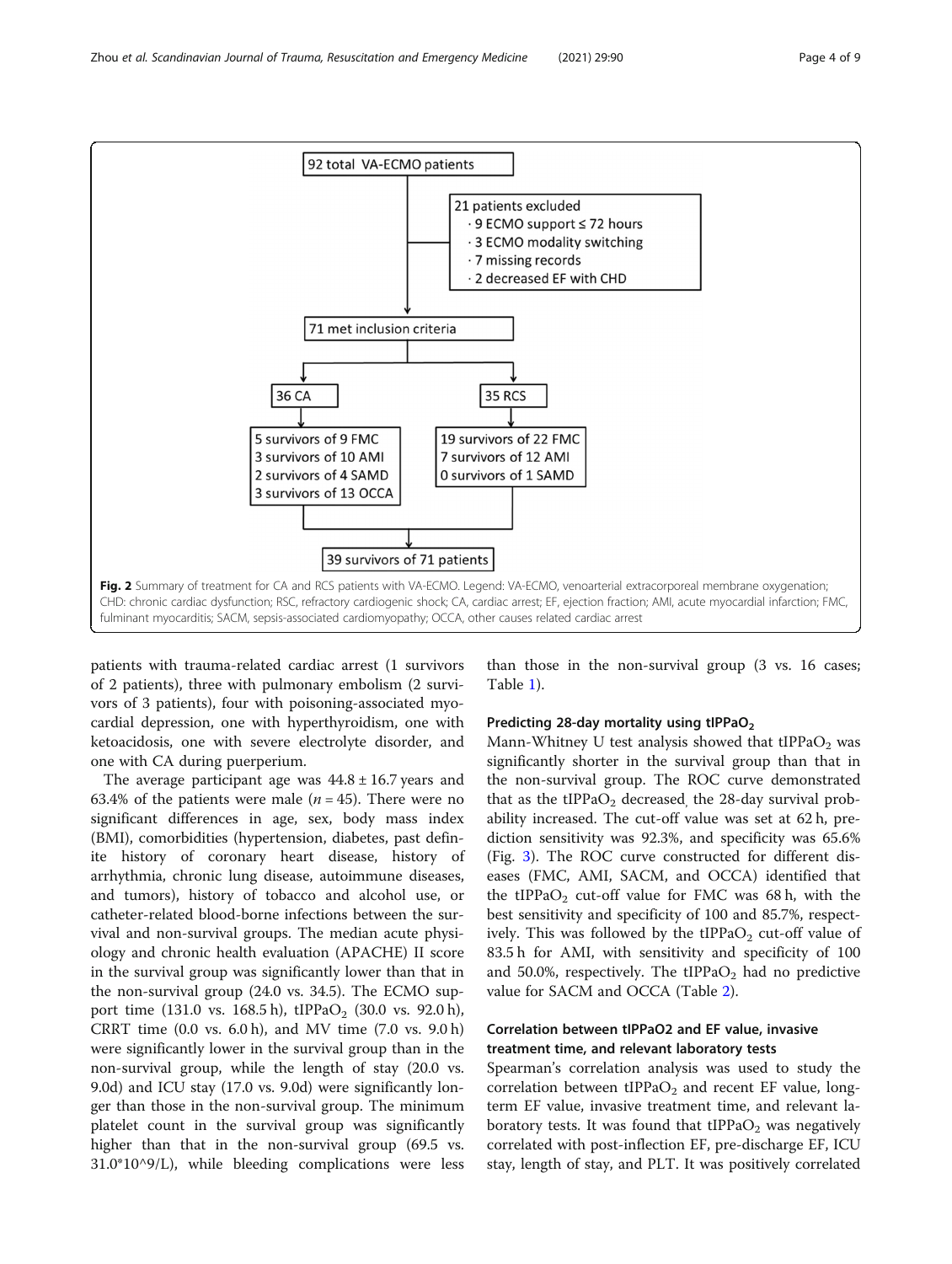|                         | Survivor             | No-Survivor          | p-value |
|-------------------------|----------------------|----------------------|---------|
| Age                     | $43.9 \pm 16.7$      | $45.8 \pm 16.8$      | 0.638   |
| Sex(M:F)                | 22/17                | 23/9                 | 0.220   |
| BMI                     | $23.1 \pm 3.4$       | $24.1 \pm 3.5$       | 0.227   |
| Comorbidities, n (%)    |                      |                      |         |
| Coronary artery disease | 1(2.6)               | 1(3.1)               | > 0.999 |
| Hypertension            | 5(12.8)              | 8 (25.0)             | 0.227   |
| Diabetes Mellitus       | 3(7.7)               | 7(21.9)              | 0.168   |
| Lung disease            | 1(2.6)               | 2(6.3)               | 0.585   |
| Previous Arrhythmia     | 0(0.00)              | 2(6.3)               | 0.200   |
| Tumour                  | 3(7.7)               | 2(6.3)               | > 0.999 |
| Autoimmune disease      | 3(7.7)               | 0(0.00)              | 0.247   |
| Smoking                 | 10 (25.6)            | 11(34.4)             | 0.446   |
| Alcohol                 | 9(23.1)              | 5(15.6)              | 0.553   |
| <b>APACHE II</b>        | 24.0 [19.0, 31.5]    | 34.50 [28.3, 36.0]   | 0.002   |
| Protopathy              |                      |                      | 0.003   |
| <b>FMC</b>              | 24 (61.5)            | 7(21.9)              |         |
| AMI                     | 10(25.6)             | 12 (37.5)            |         |
| SACM                    | 2(5.1)               | 3(9.4)               |         |
| <b>OCCA</b>             | 3(7.7)               | 10(31.3)             |         |
| Reason of ECMO          |                      |                      | 0.002   |
| <b>RSC</b>              | 26 (66.7)            | 9(28.1)              |         |
| CA                      | 13 (33.3)            | 23 (71.9)            |         |
| Complications           |                      |                      |         |
| Bleeding                | 3(7.7)               | 16 (50.0)            | < 0.001 |
| <b>CRBSI</b>            | 0(0.0)               | 3(9.4)               | 0.087   |
| ECMO support time       | 131.0 [116.0, 178.0] | 168.5 [124.3, 219.3] | 0.047   |
| tlPPaO2                 | 30.0 [17.5, 50.0]    | 92.00 [48.8, 148.5]  | < 0.001 |
| ICU time                | 17.0 [15.0, 24.5]    | 9.0 [7.0, 13.3]      | < 0.001 |
| length of stay          | 20.0 [17.5, 30.0]    | 9.00 [7.0, 13.3]     | < 0.001 |
| CRRT time               | $0.0$ $[0.0, 5.0]$   | 6.0 [3.0, 8.3]       | 0.001   |
| MV time                 | 7.0 [5.0, 9.0]       | 9.00 [7.0, 12.3]     | 0.022   |
| Platelet                | 69.5 [50.3, 93.0]    | 31.0 [22.8, 42.3]    | < 0.001 |

#### <span id="page-4-0"></span>Table 1 Baseline characteristics of patients on VA-ECMO for ACF

BMI body mass index, APACHE acute physiology and chronic health evaluation, FMC fulminant myocarditis, AMI acute myocardial infarction, SACM sepsisassociated cardiomyopathy, OCCA other causes related cardiac arrest, RSC refractory cardiogenic shock, CA cardiac arrest, CRBSI catheter-related blood stream infection, tIPPaO2 time of inflection point of arterial oxygen partial pressure, ICU intensive care unit, CRRT continuous renal replacement therapy and MV mechanical ventilation

with CRRT treatment time. The tIPPa $O_2$  had no correlation with peak TnT, peak BNP, duration of ECMO support time and time of MV (Table [3\)](#page-6-0).

# **Discussion**

The correlation analysis between the  $LIPPaO<sub>2</sub>$  and recent EF in different diseases showed that  $tIPPaO<sub>2</sub>$  was significantly negatively correlated with recent EF in patients with FMC and AMI. There was no correlation between  $IPPaO<sub>2</sub>$  and recent EF in patients with SACM and OCCA (Table [4\)](#page-6-0).

VA-ECMO arterial blood flow is reversed compared to the cardiac pump blood flow. High level of retrograde blood flow may enhance cardiac afterload, increase myocardial work, and affect cardiac recovery. Increased afterload can also lead to elevated left ventricular enddiastolic pressure, possibly worsening pulmonary edema [[5\]](#page-7-0). Therefore, timely monitoring of cardiac function and adjustment of VA-ECMO flow are essential for the recovery of cardiac function in ACF patients. It has been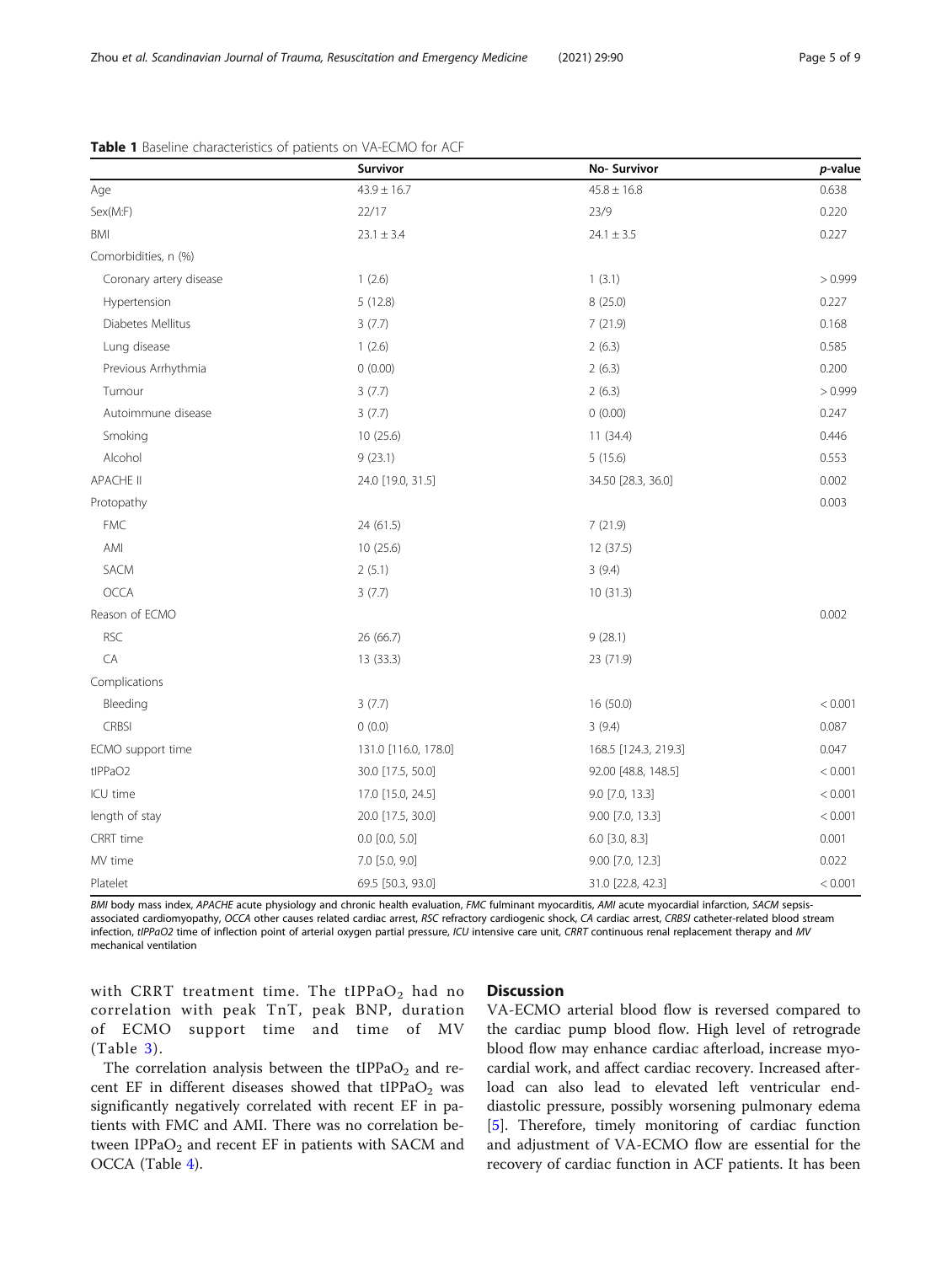<span id="page-5-0"></span>

reported that the location of the "watershed" is closely related to the cardiac function, which can indirectly reflect the balance between cardiac function and VA-ECMO retrograde flow. Aortic computed tomography angiography and aortic contrast-enhanced ultrasound can accurately reflect the location of the "watershed", although it is difficult to realize real-time monitoring [\[9](#page-7-0)]. The present study found that an abrupt decrease in PaO<sub>2</sub> (inflection point) monitored using right radial/ right brachial artery catheterization can indicate that the "watershed" moved from the proximal end of the brachiocephalic trunk to the distal end, representing a "trigger" improvement of cardiac function. This phenomenon can further evaluate cardiac function and adjust ECMO flow in a timely fashion. Our retrospective study showed that  $tIPPaO<sub>2</sub>$  is negatively correlated with patient EF and the 28-day mortality. Because VA-ECMO needs 4–6 h to routinely monitor arterial blood gas and can be performed at any time according to the changes

in arterial waveform and pulse pressure difference when needed, it is a simple, easy, and cheap method with a high monitoring sensitivity and compliance. In conclusion, we believe that  $tIPPaO<sub>2</sub>$  could be a good qualitative indicator for monitoring cardiac function in patients treated with VA-ECMO, which can reveal appropriate timing for adjusting VA-ECMO flow or weaning.

CA and RCS are common critical illnesses with extremely low overall survival. Reportedly, traditional CPR therapy survival rate for in-hospital CA is between 35.6 and 39.7% and between 7.7 and 8.3% for out-of-hospital CA  $[7, 11]$  $[7, 11]$  $[7, 11]$  $[7, 11]$  $[7, 11]$ . RCS mortality rate is also high at 30–60% [[10\]](#page-7-0) Multi-center prospective RCT studies are still lacking because multiple factors affect the VA-ECMO treatment prognosis and complex ethical issues are involved in the process. However, a few studies, such as ARREST trial [\[12](#page-7-0)], show that CA/RCS patients treated with VA-ECMO might improve survival compared with traditional treatment [[5,](#page-7-0) [7](#page-7-0), [11,](#page-7-0) [13](#page-7-0)]. Therefore, VA-ECMO is

Table 2 Predicting 28-day mortality using tIPPaO2 for different diseases

|            | Group       | <b>AUC</b>             |         | Cutoff | Sensitivity | Specificity |  |  |
|------------|-------------|------------------------|---------|--------|-------------|-------------|--|--|
| Protopathy | <b>FMC</b>  | $0.92(0.786 - 1.000)$  | < 0.001 | 68.0   | 100.0       | 85.7        |  |  |
|            | AMI         | $0.767(0.561 - 0.972)$ | 0.011   | 83.5   | 100.0       | 50.0        |  |  |
|            | <b>SACM</b> | $0.667(0.000 - 1.000)$ | 0.655   | 76.0   | 50.0        | 66.7        |  |  |
|            | <b>OCCA</b> | $0.633(0.089 - 1.000)$ | 0.631   | 37.0   | 66.7        | 90.0        |  |  |
|            |             |                        |         |        |             |             |  |  |

FMC fulminant myocarditis, AMI acute myocardial infarction, SACM sepsis-associated cardiomyopathy and OCCA other causes related cardiac arrest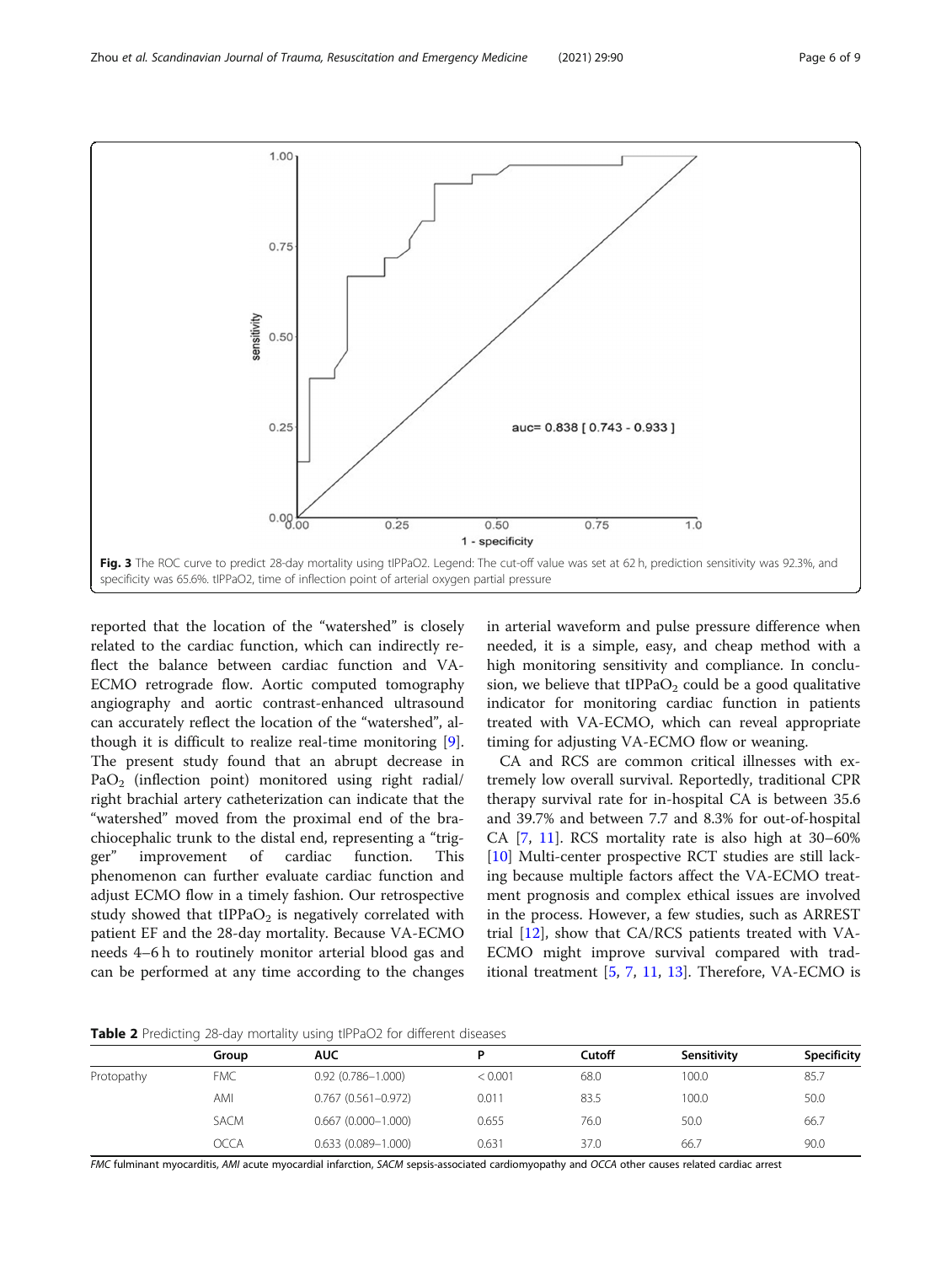EF ejection fraction, ICU intensive care unit, CRRT continuous renal replacement therapy, MV mechanical ventilation, TnT Troponin T and BNP brain natriuretic peptide

cautiously recommended as an alternative option for CA/RCS  $[1, 4, 10, 14]$  $[1, 4, 10, 14]$  $[1, 4, 10, 14]$  $[1, 4, 10, 14]$  $[1, 4, 10, 14]$  $[1, 4, 10, 14]$  $[1, 4, 10, 14]$  $[1, 4, 10, 14]$  $[1, 4, 10, 14]$ . The present study showed an overall survival rate similar to that in previous studies [[10,](#page-7-0) [12,](#page-7-0) [15](#page-7-0)]. VA-ECMO prognosis and initiation timing for the treatment of ACF have been reported to be closely related. If the time from CA to initiation of VA-ECMO is < 30 min, the survival rate can be 50%, which is reduced to 30% at 30–60 min [\[7](#page-7-0), [16,](#page-7-0) [17\]](#page-7-0). The best time for VA-ECMO support in RCS patients is before irreversible multi-organ dysfunction occurs [[10,](#page-7-0) [18\]](#page-8-0). The unified criteria for the timing of initiation are currently lacking. The time from CPR to ECMO initiation in our center is ≤60 min. The RCS initiation criterion states that the dosage of vasopressor drugs continues to increase after active fluid resuscitation of > 6 h. Blood pH still progressively decreases, while lactate progressively increases, accompanied by obvious evidence of organ hypoperfusion. Whether these timings are optimal remains unclear, but we believe that if ECMO treatment is necessary after careful evaluation by a professional team, early initiation of ECMO is beneficial for the prognosis of CA/RCS patients.

VA-ECMO can be used as a bridge therapy for cardiac function recovery or definite treatment  $[1, 4, 5]$  $[1, 4, 5]$  $[1, 4, 5]$  $[1, 4, 5]$  $[1, 4, 5]$  $[1, 4, 5]$ . FMC is a self-limiting disease. The cardiac function can be

Table 4 Correlation between the tIPPaO2 and Post-inflection EF in different diseases

| Protopathy  | r        | Ρ     |  |  |
|-------------|----------|-------|--|--|
| <b>FMC</b>  | $-0.541$ | 0.002 |  |  |
| AMI         | $-0.487$ | 0.021 |  |  |
| <b>SACM</b> | $-0.100$ | 0.873 |  |  |
| <b>OCCA</b> | $-0.247$ | 0.415 |  |  |

FMC fulminant myocarditis, AMI acute myocardial infarction, SACM sepsisassociated cardiomyopathy and OCCA other causesrelated cardiac arrest

gradually recovered after the outbreak period [\[19](#page-8-0)]. Percutaneous coronary intervention can effectively recanalize the AMI culprit vessels, providing conditions for cardiac function recovery [[10](#page-7-0), [20](#page-8-0)].. There are fewer studies on myocardial inhibition induced by other factors, where the supportive effect of VA-ECMO remains un-clear [\[1\]](#page-7-0). The present study also found that  $IPPaO<sub>2</sub>$  has a high sensitivity for predicting the prognosis of FMC and AMI, but poor sensitivity for SACM and OCCA.

According to a report, the need for CRRT adjuvant therapy in patients treated with VA-ECMO during the first 72 h is an independent risk factor for increased 90 day mortality [\[21\]](#page-8-0). Patients with cardiac pump failure requiring simultaneous support of VA-ECMO and CRRT usually have multiple organ dysfunction, and CRRT can effectively reduce severe fluid overload during VA-ECMO treatment  $[22]$ . A shorter tIPPaO<sub>2</sub> means faster recovery of the cardiac function as shown in Table 3. Moreover, early VA-ECMO flow decline can also effectively reduce the high pressure time for CRRT and improve CRRT efficiency. The present study confirmed that CRRT time was significantly shorter in the survival group than in the non-survival group, and that  $HPPaO<sub>2</sub>$ was positively correlated with CRRT treatment time.

Heparin-induced thrombocytopenia, aggravation of primary disease, and mechanical consumption of VA-ECMO may all lead to thrombocytopenia. Studies have shown that patients treated with VA-ECMO have a significant requirement for blood transfusion, and those with an extreme need for blood transfusion have an increased mortality rate. However, transfusion-related predictors are lacking [\[23](#page-8-0)]. The correlation analysis indicated a negative correlation between tIPPa $O<sub>2</sub>$  and the platelet count. Thus, platelet destruction might be related to VA-ECMO flow. The specific mechanism and prediction of blood transfusion demand using tIPPa $O<sub>2</sub>$ need further experimental verification.

The present study had some limitations. First, the gold standard for assessing the "watershed" is contrastenhanced ultrasound, which can directly identify the "watershed" location, but, on the other hand, is relatively complex. We chose bedside ultrasound as the contrast standard, because many cases of  $tIPPaO<sub>2</sub>$  had occurred late at night and instant bedside ultrasound was more convenient to use. Second, the sample size of VA-ECMO was small and the occurrence of each individual disease was even lower. The present case comparison mainly focused on FMC and AMI, a small number of SACM, and cases of cardiac arrest caused by other mostly sporadic reasons. Thus, the combined OCCA treatment was chosen for analysis. The in-hospital and out-of-hospital CA was also not distinguished. Finally, this analysis was retrospective as reported in the literature. Strict and uniform randomized control criteria

Table 3 Correlation between tIPPaO2 and EF value, invasive treatment time, and relevant laboratory tests

Post-inflection EF −0.528 0.000 Pre-discharge EF −0.546 0.000 ICU stay −0.404 0.003 Length of stay  $-0.426$  0.001 Time of ECMO 0.208 0.208 0.327 Time of MV 0.199 0.327 Time of CRRT 0.319 0.033 Platelet −0.457 0.001 Peak TnT 0.142 0.474 Peak BNP 0.025 0.835

Factors tIPPaO2

<span id="page-6-0"></span>

| Zhou et al. Scandinavian Journal of Trauma, Resuscitation and Emergency Medicine | (2021) 29:90<br>Page |  | of 9 |
|----------------------------------------------------------------------------------|----------------------|--|------|
|----------------------------------------------------------------------------------|----------------------|--|------|

r P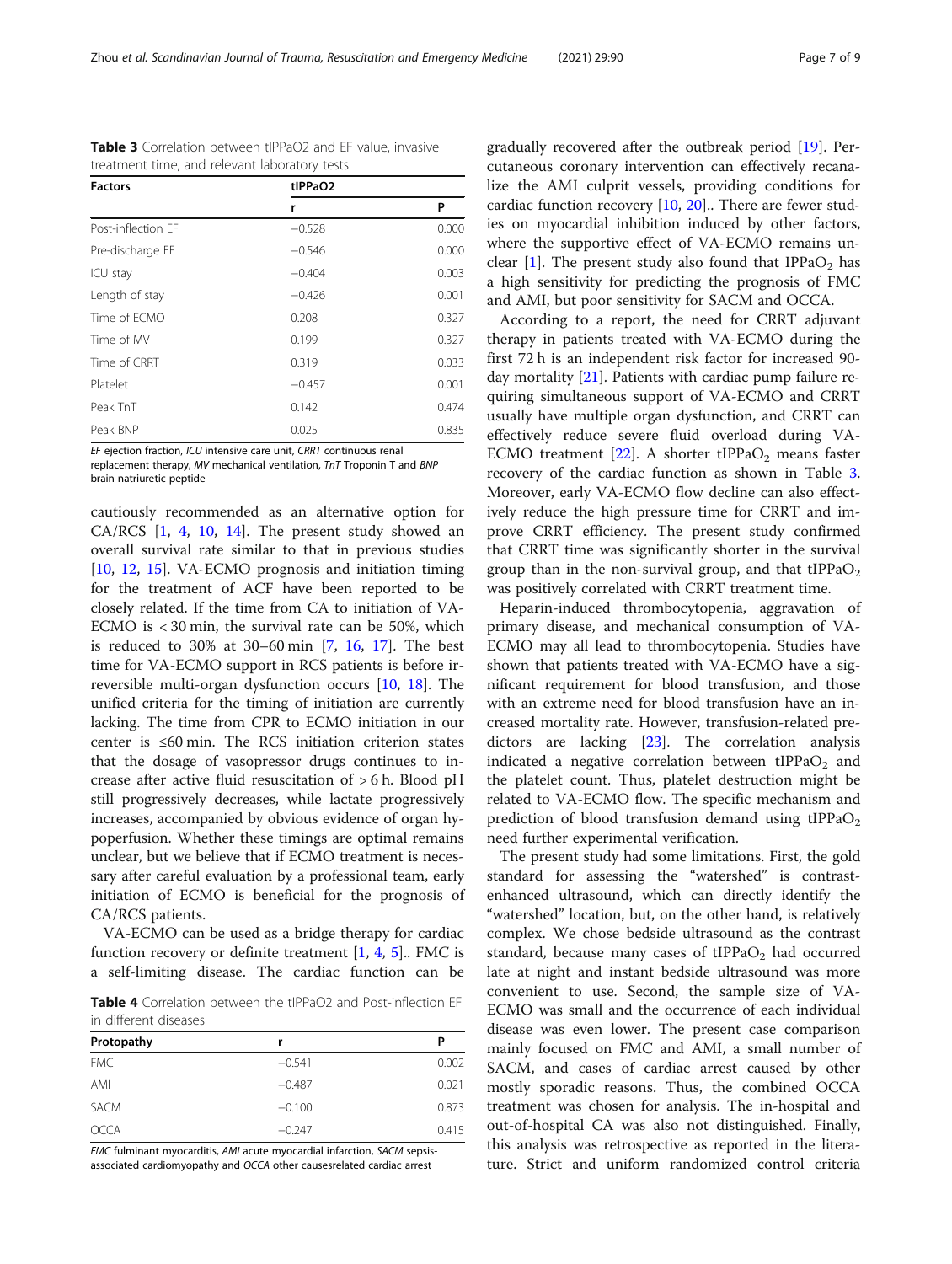<span id="page-7-0"></span>were not utilized and many cases of ECMO treatment options and timing were based on the clinician judgment [7, 11].

Received: 20 January 2021 Accepted: 11 June 2021 Published online: 08 July 2021

# Conclusions

In conclusion, tIPPaO2 may be a good qualitative indicator of cardiac function in patients treated with VA-ECMO that can provide a timely and reliable basis for adjusting VA-ECMO flow.  $tIPPaO<sub>2</sub>$  was negatively correlated with 28-day survival probability, EF, ICU stay, length of hospitalization, and higher predictive value for acute AMI and FMC.

#### Abbreviations

ACF: Acute circulatory failure; VA-ECMO: Venoarterial extracorporeal membrane oxygenation; tIPPaO2: time of inflection point of arterial oxygen partial pressure; RSC: Refractory cardiogenic shock; CA: Cardiac arrest; APAC HE: Acute physiology and chronic health evaluation; CRRT: Continuous renal replacement therapy; MV: Mechanical ventilation; ICU: Intensive care unit; EF: Ejection fraction; AMI: Acute myocardial infarction; FMC: Fulminant myocarditis; SACM: Sepsis-associated cardiomyopathy; OCCA: Cardiac arrest caused by other causes; BMI: Body mass index

#### Supplementary Information

The online version contains supplementary material available at [https://doi.](https://doi.org/10.1186/s13049-021-00902-5) [org/10.1186/s13049-021-00902-5.](https://doi.org/10.1186/s13049-021-00902-5)

#### Additional file 1.

#### Acknowledgements

We would like to thank all the staff of the emergency center of the First Affiliated Hospital of Nanjing Medical University (Jiangsu Province Hospital) for their having contributed data. We are also grateful to every member of the ECMO team for their hard work to take care of the patients treated with ECMO in the center.

#### Authors' contributions

Hao Zhou and Yi Zhu participated in the design of the study and drafted the manuscript. Zhongman Zhang performed the statistical analysis. Jinru Lv, Wei Li, and Deliang Hu participated in patient management, data collection and analysis. XuFeng Chen conceived the study, and provided finanical support. Yong Mei was responsible for the study design, data collection and manuscript revision. All authors read and approved the final manuscript.

#### Funding

This work was supported by Six Talent Peaks Project in Jiangsu Province, grant number [WSN-005] and 511 Research Foundation of Jiangsu Province Hospital, grant number [JSPH-511B-2018-9].

#### Availability of data and materials

Our datasets are presented in the additional supporting files.

#### **Declarations**

# Ethics approval and consent to participate

The study was approved by the Ethics Committee of the First Affiliated Hospital of Nanjing Medical University (Jiangsu Province Hospital)(No. 2019- NT-12). Informed consent was obtained from all patients.

#### Consent for publication

All authors Consent for publication.

#### Competing interests

All authors declare no conflicts of interest.

#### References

- 1. Pineton de Chambrun M, Bréchot N, Combes A. Venoarterial extracorporeal membrane oxygenation in cardiogenic shock: indications, mode of operation, and current evidence. Curr Opin Crit Care. 2019;25:397–402.
- 2. McCarthy FH, McDermott KM, Kini V, et al. Trends in U.S. extracorporeal membrane oxygenation use and outcomes: 2002-2012. Semin Thorac Cardiovasc Surg. 2015;27(2):81–8. [https://doi.org/10.1053/j.semtcvs.2015.07.](https://doi.org/10.1053/j.semtcvs.2015.07.005) [005.](https://doi.org/10.1053/j.semtcvs.2015.07.005)
- 3. de Waha S, Fuernau G, Eitel I, Desch S, Thiele H. Long-term prognosis after extracorporeal life support in refractory cardiogenic shock - results from a real-world cohort. EuroIntervention. 2016;12(3):414. [https://doi.org/10.4244/](https://doi.org/10.4244/EIJV12I3A71) **[EIJV12I3A71](https://doi.org/10.4244/EIJV12I3A71)**
- 4. Ponikowski P, Voors AA, Anker SD, ESC Scientific Document Group, et al. 2016 ESC Guidelines for the diagnosis and treatment of acute and chronic heart failure: The Task Force for the diagnosis and treatment of acute and chronic heart failure of the European Society of Cardiology (ESC) Developed with the special contribution of the Heart Failure Association (HFA) of the ESC. Eur Heart J. 2016;37:2129–200.
- 5. Rao P, Khalpey Z, Smith R, Burkhoff D, Kociol RD. Venoarterial extracorporeal membrane oxygenation for cardiogenic shock and cardiac arrest. Circ Heart Fail. 2018;11:e004905.
- Napp LC, Kühn C, Bauersachs J. ECMO in cardiac arrest and cardiogenic shock. Herz. 2017;42(1):27–44. <https://doi.org/10.1007/s00059-016-4523-4>.
- 7. Wibrandt I, Norsted K, Schmidt H, Schierbeck J. Predictors for outcome among cardiac arrest patients: the importance of initial cardiac arrest rhythm versus time to return of spontaneous circulation, a retrospective cohort study. BMC Emerg Med. 2015;15(1):3. [https://doi.org/10.1186/s12873-](https://doi.org/10.1186/s12873-015-0028-3) [015-0028-3](https://doi.org/10.1186/s12873-015-0028-3).
- 8. Sun T, Guy A, Sidhu A, Finlayson G, Grunau B, Ding L, et al. Veno-arterial extracorporeal membrane oxygenation (VA-ECMO) for emergency cardiac support. J Crit Care. 2018;44:31–8. <https://doi.org/10.1016/j.jcrc.2017.10.011>.
- 9. Napp LC, Brehm M, Kühn C, Schäfer A, Bauersachs J. Heart against venoarterial ECMO: competition visualized. Int J Cardiol. 2015;187:164–5. [https://](https://doi.org/10.1016/j.ijcard.2015.03.311) [doi.org/10.1016/j.ijcard.2015.03.311](https://doi.org/10.1016/j.ijcard.2015.03.311).
- 10. Chioncel O, Collins SP, Ambrosy AP, Pang PS, Radu RI, Antohi EL, et al. Therapeutic advances in the Management of Cardiogenic Shock. Am J Ther. 2019;26(2):e234–47. <https://doi.org/10.1097/MJT.0000000000000920>.
- 11. Twohig CJ, Singer B, Grier G, Finney SJ. A systematic literature review and meta-analysis of the effectiveness of extracorporeal-CPR versus conventional-CPR for adult patients in cardiac arrest. J Intensive Care Soc. 2019;20(4):347–57. <https://doi.org/10.1177/1751143719832162>.
- 12. Bartos JA, Grunau B, Carlson C, Duval S, Ripeckyj A, Kalra R, et al. Improved survival with extracorporeal cardiopulmonary resuscitation despite progressive metabolic derangement associated with prolonged resuscitation. Circulation. 2020;141(11):877–86. [https://doi.org/10.1161/](https://doi.org/10.1161/CIRCULATIONAHA.119.042173) [CIRCULATIONAHA.119.042173](https://doi.org/10.1161/CIRCULATIONAHA.119.042173).
- 13. Yannopoulos D, Bartos J, Raveendran G, Walser E, Connett J, Murray TA, et al. Advanced reperfusion strategies for patients with out-of-hospital cardiac arrest and refractory ventricular fibrillation (ARREST): a phase 2, single Centre, open-label, randomised controlled trial. Lancet. 2020; 396(10265):1807–16. [https://doi.org/10.1016/S0140-6736\(20\)32338-2](https://doi.org/10.1016/S0140-6736(20)32338-2).
- 14. Abrams D, Garan AR, Abdelbary A, International ECMO Network (ECMONet) and The Extracorporeal Life Support Organization (ELSO), et al. Position paper for the organization of ECMO programs for cardiac failure in adults. Intensive Care Med. 2018;44(6):717–29. [https://doi.org/10.1007/s00134-018-](https://doi.org/10.1007/s00134-018-5064-5) [5064-5.](https://doi.org/10.1007/s00134-018-5064-5)
- 15. Richardson AS, Schmidt M, Bailey M, Pellegrino VA, Rycus PT, Pilcher DV. ECMO cardio-pulmonary resuscitation (ECPR), trends in survival from an international multicentre cohort study over 12-years. Resuscitation. 2017;112: 34–40. [https://doi.org/10.1016/j.resuscitation.2016.12.009.](https://doi.org/10.1016/j.resuscitation.2016.12.009)
- 16. Wengenmayer T, Rombach S, Ramshorn F, Biever P, Bode C, Duerschmied D, et al. Influence of low-flow time on survival after extracorporeal cardiopulmonary resuscitation (eCPR). Crit Care. 2017;21(1):157. [https://doi.](https://doi.org/10.1186/s13054-017-1744-8) [org/10.1186/s13054-017-1744-8](https://doi.org/10.1186/s13054-017-1744-8).
- 17. Fagnoul D, Combes A, De Backer D. Extracorporeal cardiopulmonary resuscitation. Curr Opin Crit Care. 2014;20(3):259–65. [https://doi.org/10.1097/](https://doi.org/10.1097/MCC.0000000000000098) [MCC.0000000000000098](https://doi.org/10.1097/MCC.0000000000000098).